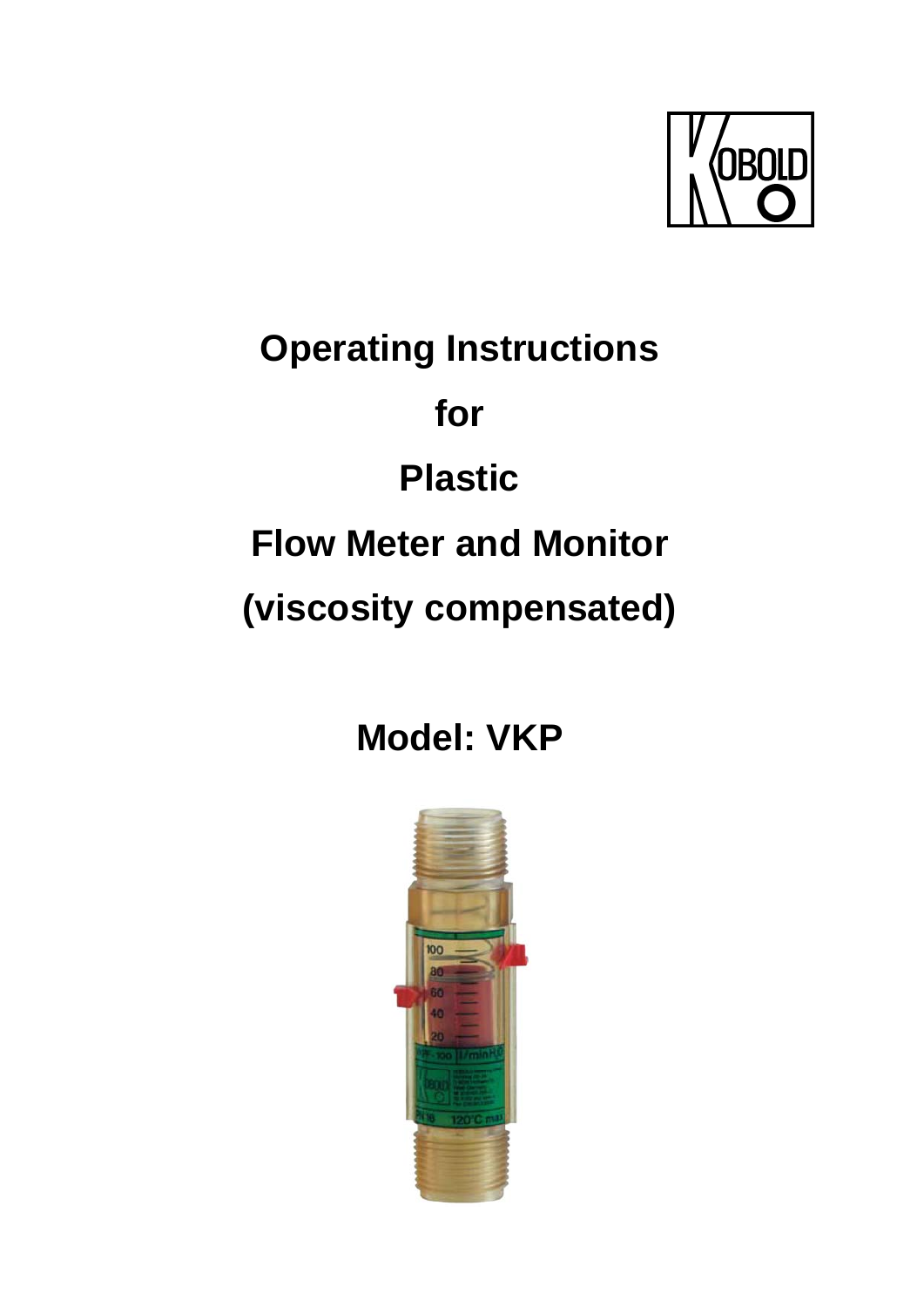## 1. Contents

**Manufactured and sold by:** 

Kobold Messring GmbH<br>Nordring 22-24 D-65719 Hofheim Tel.: +49(0)6192-2990 Fax: +49(0)6192-23398 E-Mail: info.de@kobold.com Internet: www.kobold.com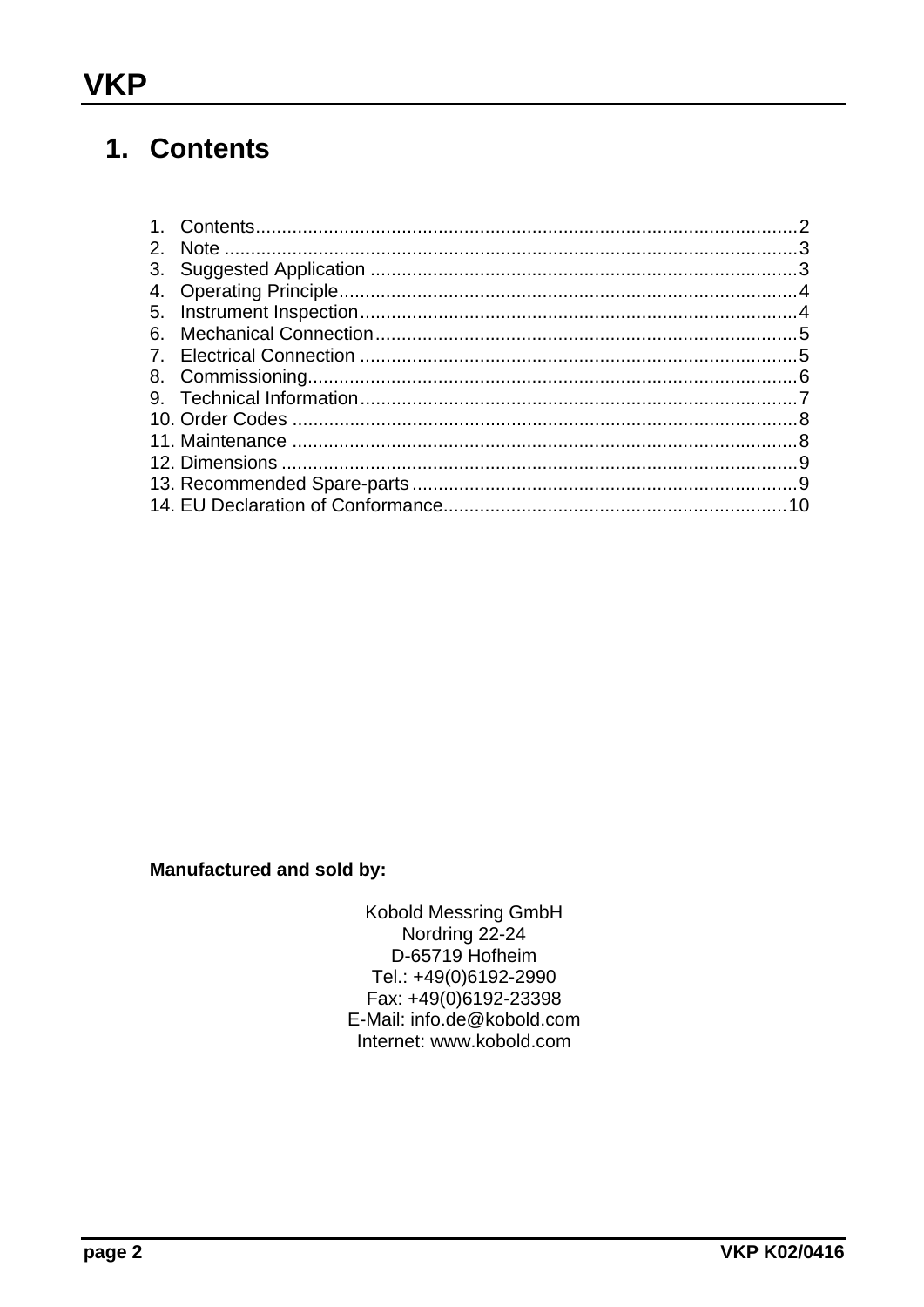### **2. Note**

Please read these operating instructions before unpacking and putting the unit into operation. Follow the instructions precisely as described herein.

The devices are only to be used, maintained and serviced by persons familiar with these operating instructions and in accordance with local regulations applying to Health & Safety and prevention of accidents.

When used in machines, the measuring unit should be used only when the machines fulfil the EC-machine guidelines.

#### **as per PED 2014/68/EU**

In acc. with Article 4 Paragraph (3), "Sound Engineering Practice", of the PED 2014/68/EU no CE mark. Diagram 8, Pipe, Group 1 dangerous fluids

## **3. Suggested Application**

These units of type VKP are employed for flow measurement and monitoring of H<sub>2</sub>0 and viscous liquids in an economical way.

Only such liquids can be measured which are doped with impurities to a small extent, and can withstand against the material used for fabrication of housing. Significant errors in measurement may result if these devices are used for the measurement of high-viscous media. Large-size impurity-particles may lead to blockage of float element and thus are subjected to measurement-errors and error-indications. The same problem may arise if ferrite particles deposit on float element (with magnets).

These units are configured as follows:

#### **Flow Measurement**

The flow reading of the current value of flow is displayed on the scale sticked on the housing. The upper edge of the float indicates the flow value.

#### **Limit-value contacts (Option)**

For the monitoring of the flow value the flowmeter can be equipped with an adjustable limit switch.

N.O. function (increasing flow) or N.C. function (increasing flow) This contact is adjustable over the complete measuring range.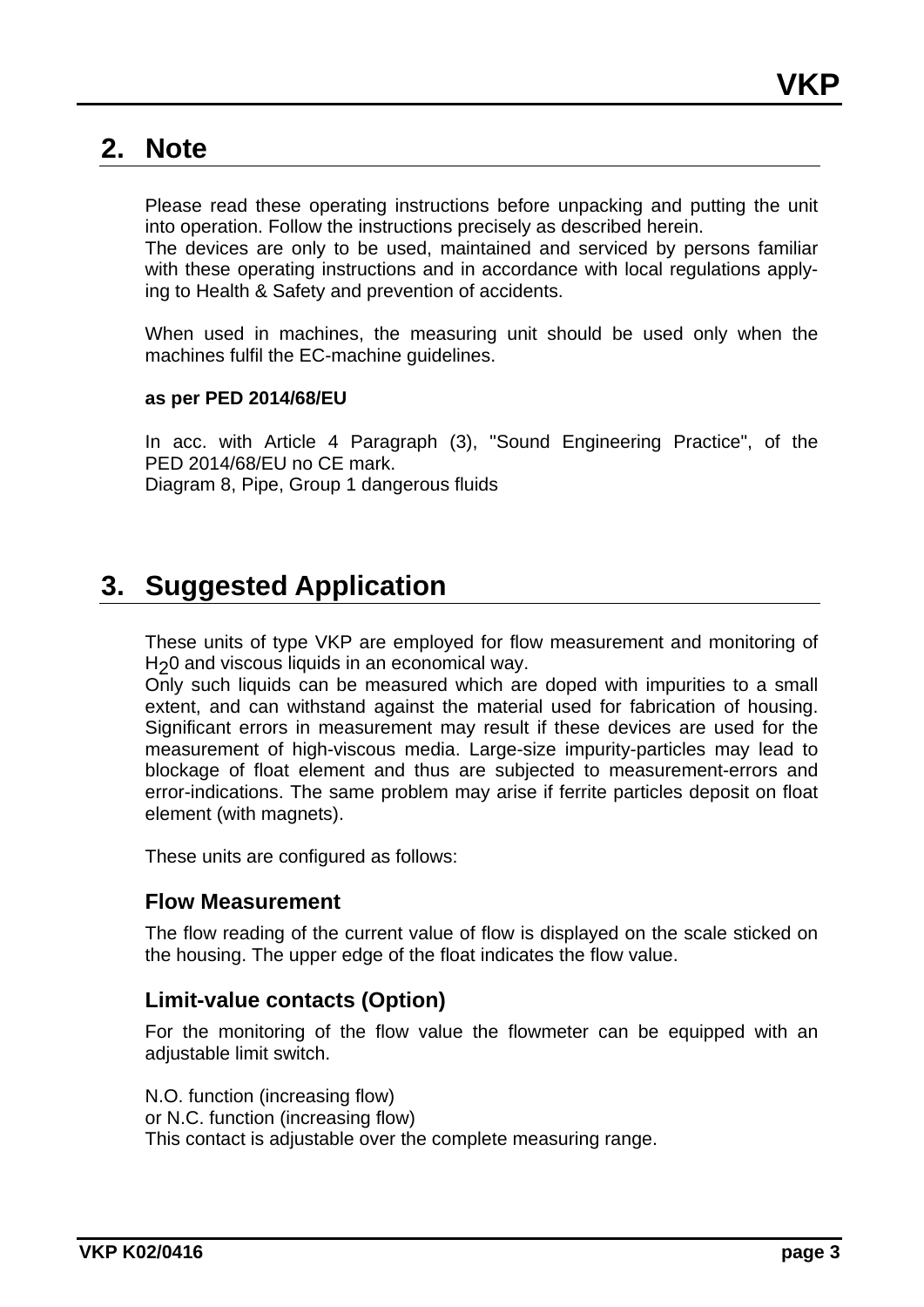|               | <b>Material</b>        | <b>Remarks</b>                    |
|---------------|------------------------|-----------------------------------|
| Housing       | Polysulfone            |                                   |
| Float         | Polysulfone            |                                   |
| Spring        | St. Steel 1.4310       |                                   |
| Metering ring | <b>St.Steel 1.4310</b> |                                   |
| Flat-seal     | <b>NBR</b>             | brass connections +<br><b>PVC</b> |
| Flat-seal     | <b>FPM</b>             | st. st. connections               |
| Flat-seal     | Klingerit-Oilit        | oil measuring range               |

#### **Materials**

# **4. Operating Principle**

In the cylindrical housing is located a float with an orifice. This float element is raised by the medium flowing in, against the strength of a spring. Each float element position corresponds to a flow value, which can be read off from the scale mounted on the housing. Optionally, a float element with permanent magnet can be mounted which activate a reed-contact mounted outside the body of the unit. The operation of the contact succeeds contactlessly via magnetic force, i.e. the contact is hermetically separated from the flowing medium. The type VKP is equipped with a float element, which is provided with grooves on the exterior in order to protect it against contamination caused by deposited particles. Thus the danger of clamping the float element is substantially reduced and measuring polluted liquids with a particle size of up to 400 µm is possible without problems.

## **5. Instrument Inspection**

Instruments are inspected before shipping and sent out in perfect condition. Should damage to a device be visible, we recommend a thorough inspection of the delivery packaging. In case of damage, please inform your parcel service / forwarding agent immediately, since they are responsible for damages during transit.

#### **Scope of delivery:**

The standard delivery includes:

- Plastic Flow Meter and Monitor model: VKP
- Operating Instructions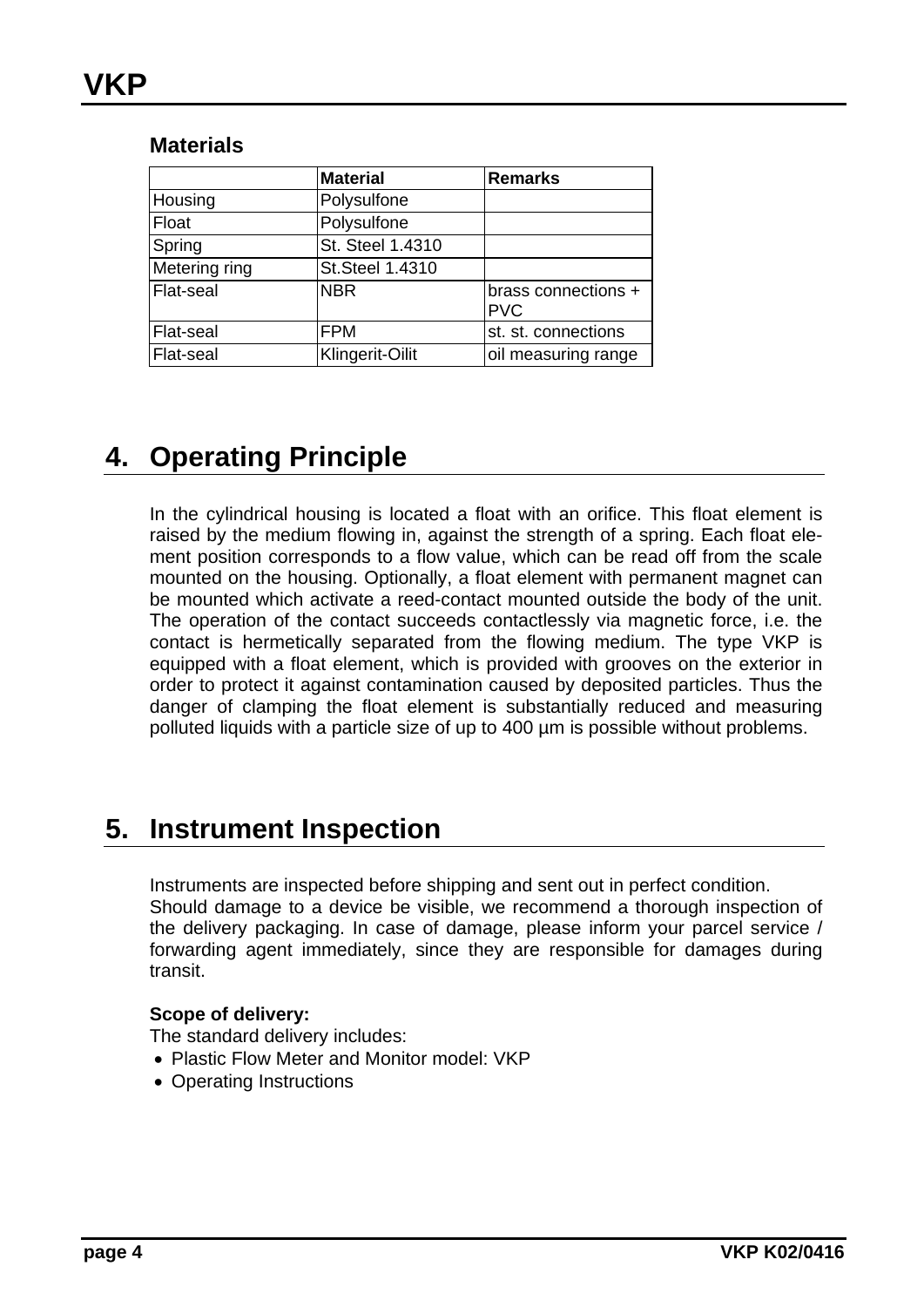## **6. Mechanical Connection**

#### **Before installation:**

- Make sure that the permitted max. operating pressure and temperature of the device is not exceeded (see technical data).
- These devices are independent of mounting position. A readjustment on installation position is not necessary. The flow takes place from the float element to the spring.
- Remove all the transportation-safety locks etc. and ensure, that there exist no packing-material parts inside the unit.
- These units may not be installed in the proximity of induction field.
- If possible, after mechanical installation, check whether the sealing of connection-joints/piping is adequate. (see section on commissioning).

# **7. Electrical Connection**

#### **Reed-contact, bistable (Option)**

- Ensure that the electrical power lines are not active.
- Loosen the stopping-screw of plug-cape and rotate the cap to draw it off from contact-foot.
- Assemble the power conductors inside the plugcape, as shown in the adjoining figure.
- If contact is not yet adjusted, it is desirable to make the adjustment now (see section on commissioning).
- Place the plug on the contact-foot and secure it with safety-screws.



**Attention! The given electrical values of protective-gas contact should not be overstepped even briefly. For higher switching power, we recommend a contact-protected relay (e.g. type MSR from KOBOLD) or adapt other contact-protection measures.** 

After connecting the external devices to be used (defined by user) with the limit contacts, and adjusting the desired switching point, device can be put now into operation.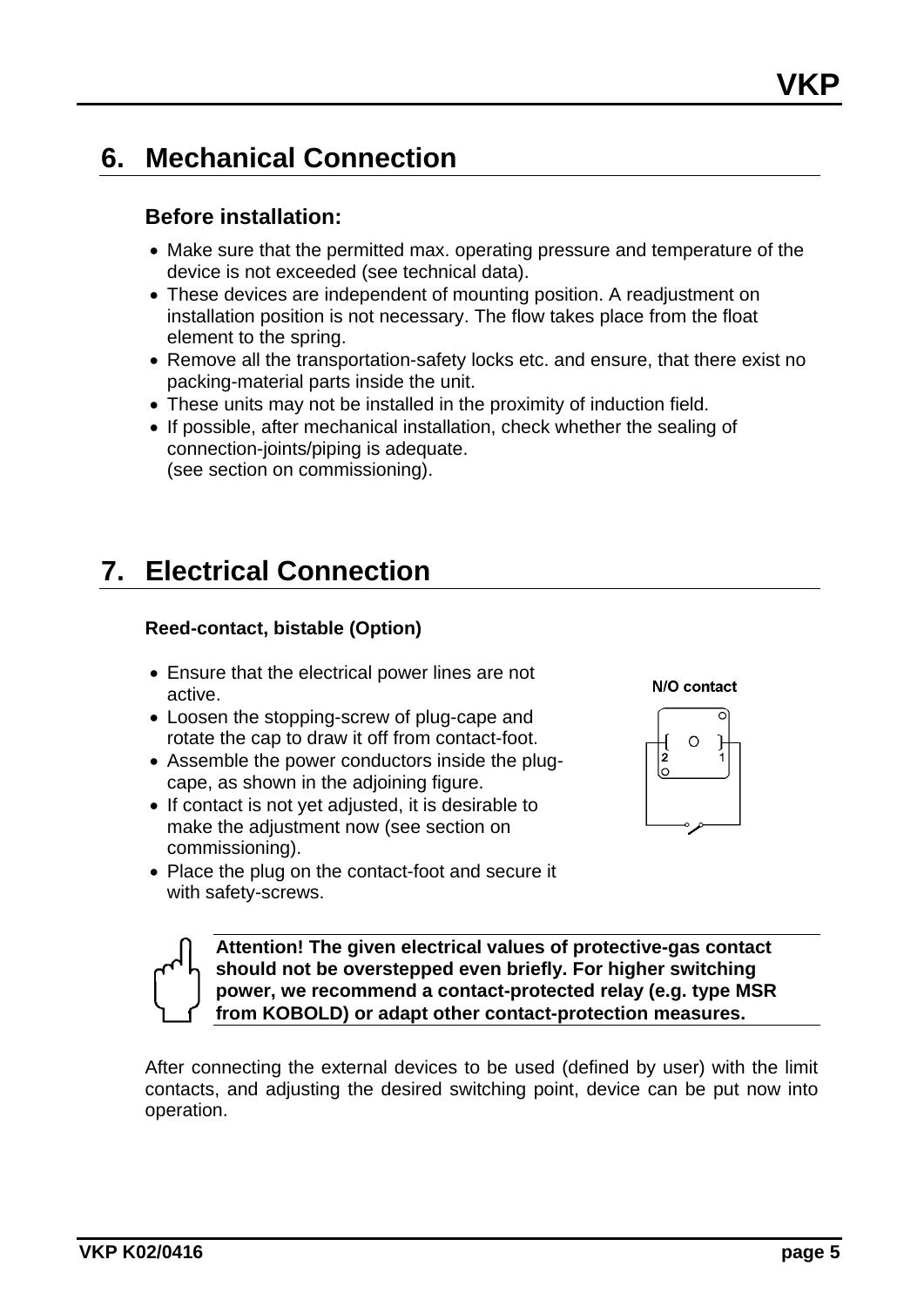#### **Example: measures for contact-protection**

For capacitive and inductive loads (long conductors and relay/safeguard) we recommend following protective wiring scheme.



## **8. Commissioning**

#### **Adjustment of limit-values**

- The contact is adjusted via the two red graduated stoppers for the desired switching point.
- Reference-edge for decreasing flow: Lower-edge of contact housing.
- Reference-edge for increasing flow: approx. 5 mm above the lower-edge.
- Push the switch-housing till the reference-edge stays on the desired scale value, where the contact should be switched.

#### **Hysteresis**

Hysteresis indicates the difference between switch-in and switch-off points of contacts. The Hysteresis amounts to approx. 5 mm of float-hub.

#### **Overstepping of measuring range**

With non-pulsating flow currents, the measuring range is essentially overstepped. Only an increase in pressure-loss would be detected. (Permitted max. operating pressure must not be overstepped!)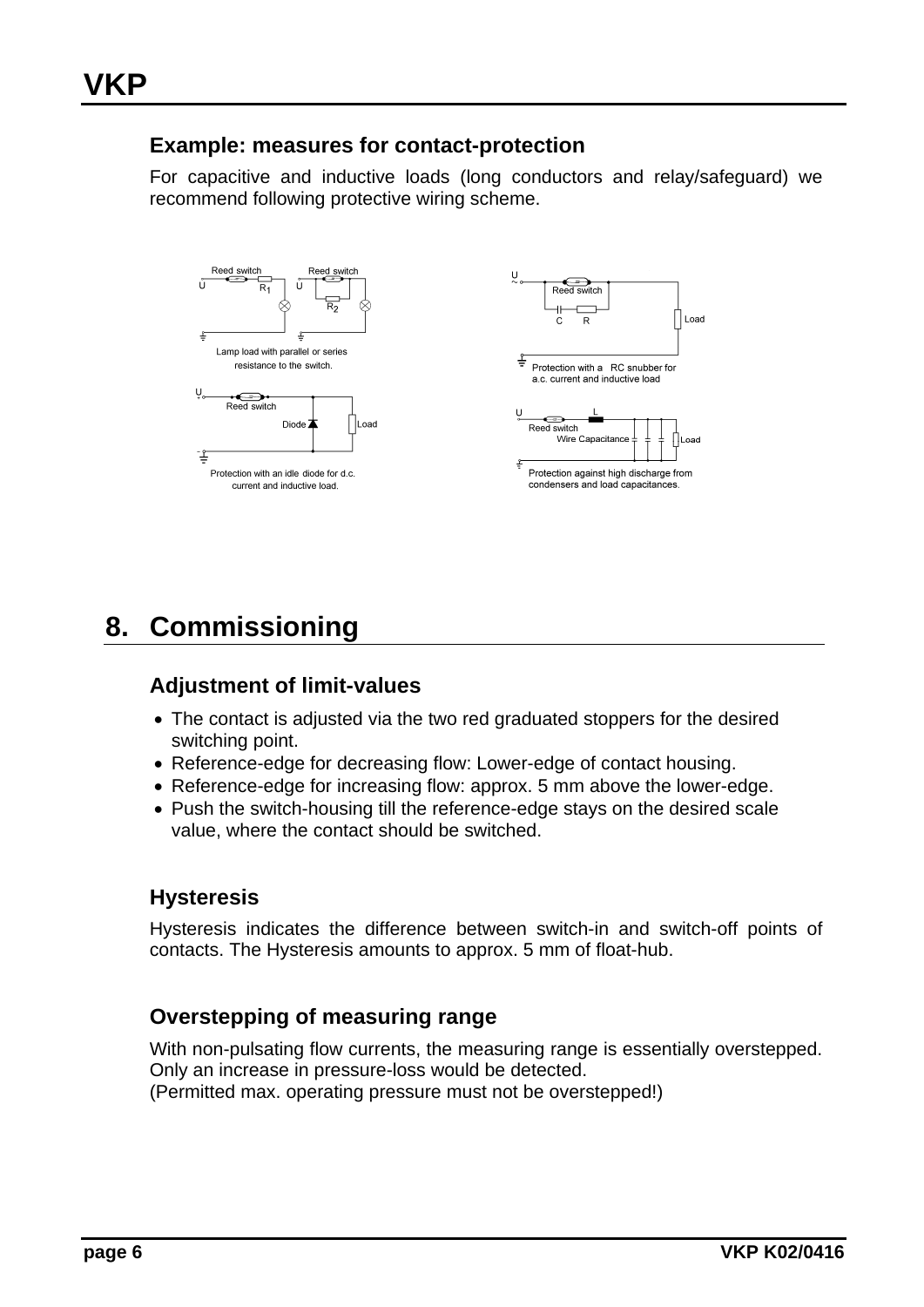# **9. Technical Information**

| Housing:                                     | PSU                                 |  |  |  |  |
|----------------------------------------------|-------------------------------------|--|--|--|--|
| Connections:                                 | G 1 external thread;                |  |  |  |  |
|                                              | 1 NPT external thread               |  |  |  |  |
|                                              | inserts G 1/2, G 3/4                |  |  |  |  |
|                                              | PVC glue-in connection,             |  |  |  |  |
|                                              | soldering connection 18, 22 mm (Ms) |  |  |  |  |
| Float:                                       | <b>PSU</b>                          |  |  |  |  |
| Spring:                                      | stainless steel, 1.4310             |  |  |  |  |
| Toothed ring:                                | stainless steel, 1.4310             |  |  |  |  |
| Flat seal:                                   | for model $VKP-1 / 3 NBR$           |  |  |  |  |
|                                              | for model VKP-2 Klingerit Oilit     |  |  |  |  |
| Max. temperature:                            | $120^{\circ}$ C                     |  |  |  |  |
|                                              | 85°C (with contact)                 |  |  |  |  |
|                                              | 60°C (with PVC connection)          |  |  |  |  |
| Max. pressure:                               | 16 bar                              |  |  |  |  |
| Accuracy:                                    | $VKP-1: \pm 5\%$ f. s.              |  |  |  |  |
|                                              | VKP-2: ±5% f. s.                    |  |  |  |  |
|                                              | $VKP-3: ±7% f. s.$                  |  |  |  |  |
| Installation position:                       | horizontal or vertical              |  |  |  |  |
|                                              |                                     |  |  |  |  |
| Option (for VKP-1 and VKP-2 only)<br>Contact |                                     |  |  |  |  |
| components:                                  | 1 N/O or N/C contact, bistable      |  |  |  |  |
| Electr. connection:                          | connector DIN 43 650                |  |  |  |  |
| Switch capacity:                             | max. $40 W / VA$                    |  |  |  |  |
|                                              | max. 230 $V_{AC/DC}$                |  |  |  |  |

max. 2 A

No single value is allowed to be exceeded.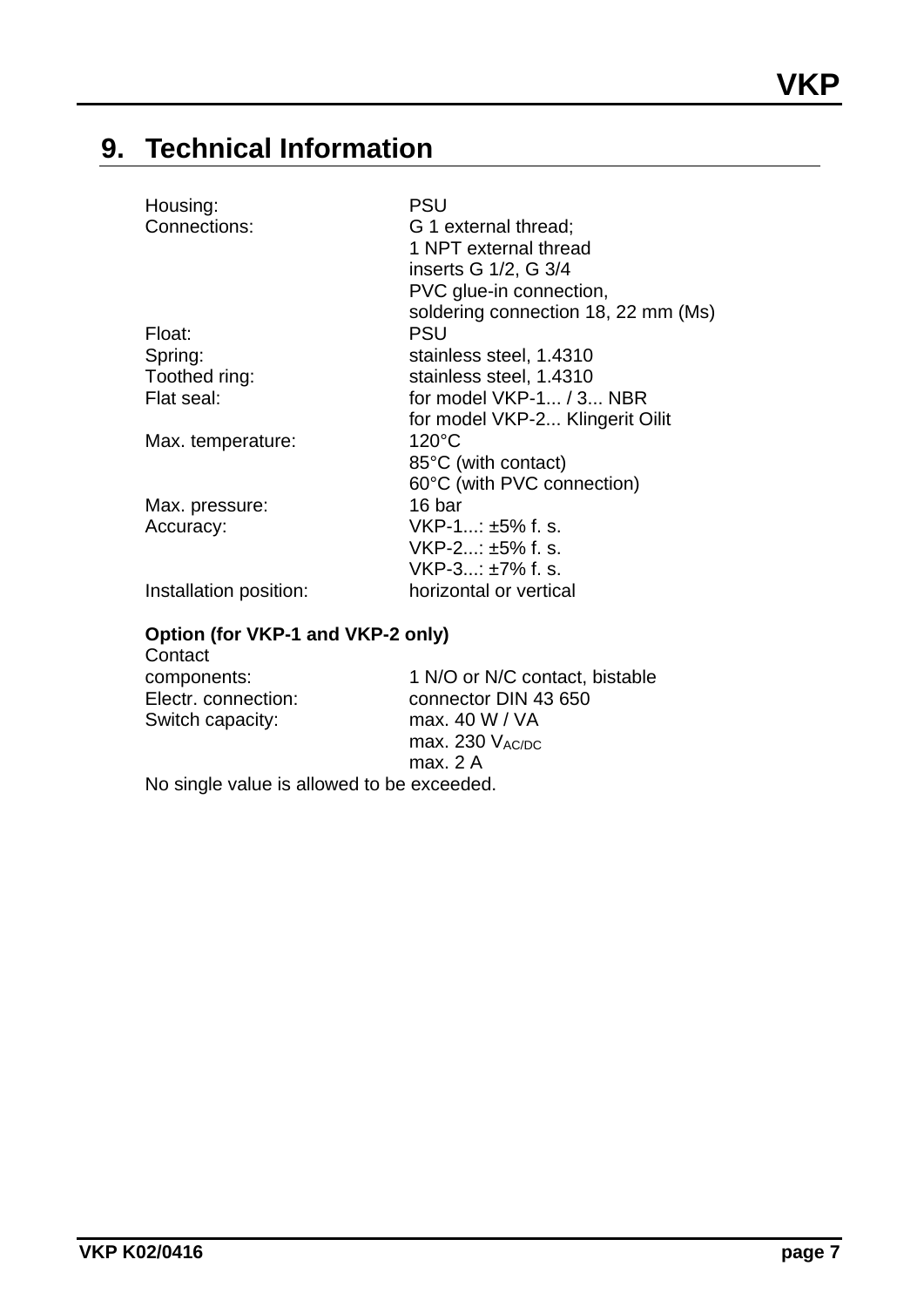# **10. Order Codes**

(Example: VKP-1020 R25 S)

| <b>Standard version</b> |           | For viscous media |           | For soiled media<br>(particle size max. 400 um) |           | <b>Connection</b>                                                                                                                                                                                                                                                                                                                         | <b>Contacts</b><br>(not for<br>$VKP-3.$ |
|-------------------------|-----------|-------------------|-----------|-------------------------------------------------|-----------|-------------------------------------------------------------------------------------------------------------------------------------------------------------------------------------------------------------------------------------------------------------------------------------------------------------------------------------------|-----------------------------------------|
| I/min H <sub>2</sub> O  | Order no. | I/min. Oil        | Order no. | I/min H <sub>2</sub> O                          | Order no. |                                                                                                                                                                                                                                                                                                                                           |                                         |
| $2 - 20$                | VKP-1020  | $1 - 18$          | VKP-2018  | $7.5 - 32.5$                                    | VKP-3032  |                                                                                                                                                                                                                                                                                                                                           |                                         |
| $5 - 35$                | VKP-1035  | $2 - 30$          | VKP-2030  | $10 - 45$                                       | VKP-3045  | $R25. = G 1 AG$ (standard)                                                                                                                                                                                                                                                                                                                |                                         |
| $5 - 50$                | VKP-1050  | $5 - 45$          | VKP-2045  | 15-70                                           | VKP-3070  | $. N25. = 1 NPT AG$                                                                                                                                                                                                                                                                                                                       |                                         |
| 10-80                   | VKP-1080  | 10-75             | VKP-2075  | 20-200                                          | VKP-3100  | $L18. =$ Sold, connection 18 mm                                                                                                                                                                                                                                                                                                           |                                         |
| 20-100                  | VKP-1100  |                   |           |                                                 |           | $L22. =$ Sold, connection 22 mm                                                                                                                                                                                                                                                                                                           | $\mathbf{0}$ = without                  |
|                         |           |                   |           |                                                 |           | $\mathbf{PVC}$ =PVC - glue - in c. 20 mm<br>$\mathbf{I} \cdot \mathbf{I} = \mathbf{G}$ 1/2 IG. brass<br>$\mathbf{I} \cdot \mathbf{I} \cdot \mathbf{G} = \mathbf{G} \cdot \frac{1}{2} \cdot \mathbf{G}$ , st. steel<br>$AG1 = G 1/2 AG$ , brass<br>$AG2 = G 1/2 AG$ , st-steel<br>$AG3 = G 3/4 AG$ , brass<br>$AG4. = G$ 3/4 AG, st, steel | $S = N/O$<br>$C = N/C$                  |

## **11. Maintenance**

In case the medium to be measured is free from contamination, VKP devices are almost maintenance-free. If lime or dirt deposits on the housing or inside the interior of device, then device needs to be cleaned on regular basis. By means of a proper fork-wrench, the device may be withdrawn from the piping. Clean the flow meter with a suitable cleaning-agent or use ultrasonic bath.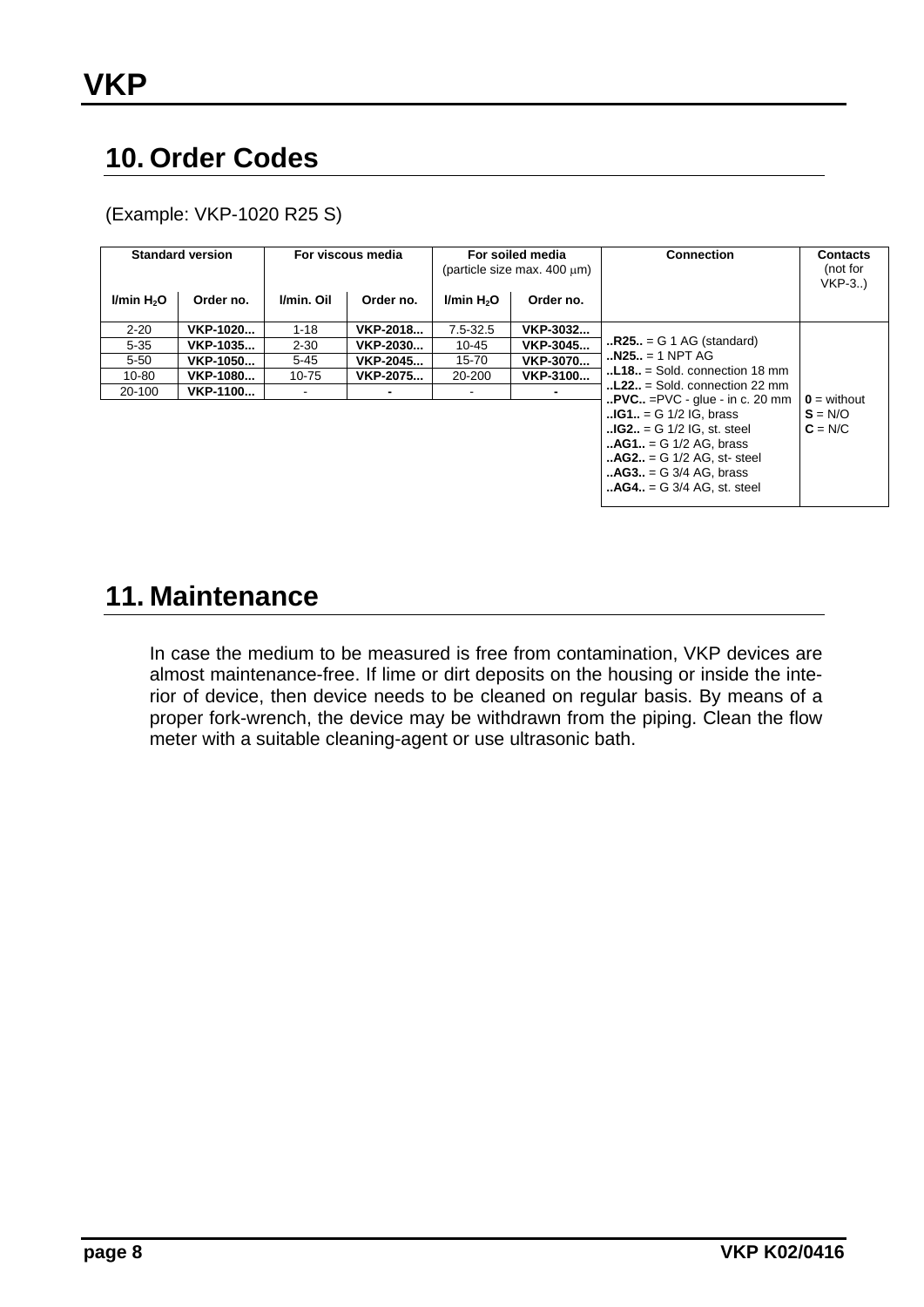## **12. Dimensions**



# **13. Recommended Spare-parts**

Only the unit-parts and materials are listed. Corresponding to the unit-type, parts are available in different sizes. (while ordering, please mention the unit type).

- 1.1) Flat seal (NBR)
- 1.2) Flat seal (FPM)
- 1.3) Flat seal (Klingerit-Oilit)
- 2.1) Reed-contact (N.O. function)
- 2.2) Reed-contact (N.C. function)
- 3.1) Weld on pipe connection. Ms 18mm
- 3.2) Weld on pipe connection. Ms 22mm
- 3.3) PVC glue in connection. DN15
- 3.4) R½ brass female thread
- 3.5) R½ st. st. female thread
- 3.6) R½ brass male thread
- 3.7) R½ st. st. male thread
- 3.8) R¾ brass male thread
- 3.9) R¾ st. st. male thread